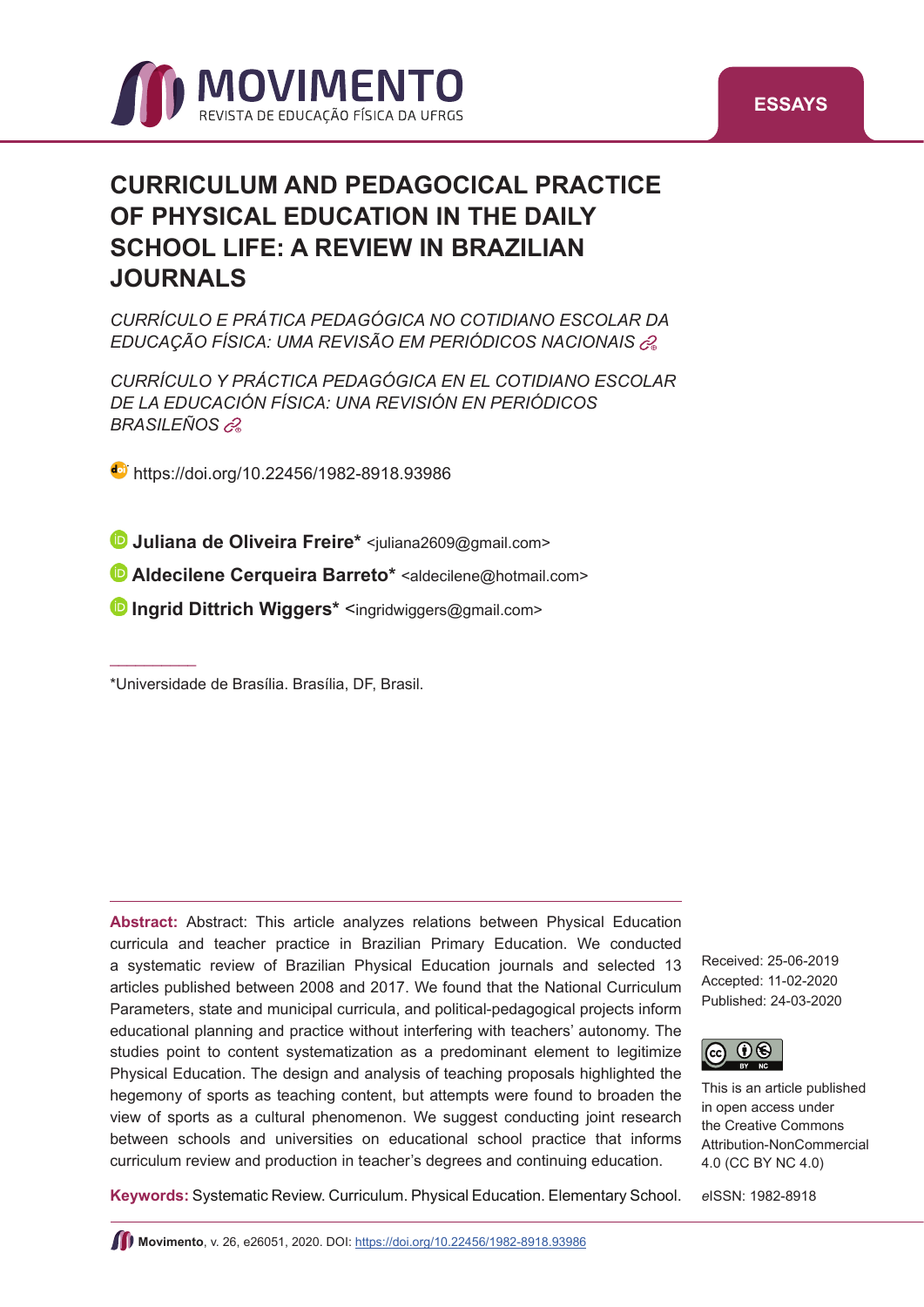#### **1 INTRODUCTION**

Nowadays, scientific articles are used as primary sources for academic research in order to develop syntheses based on data interpretation. Therefore, systematic review studies on a given topic go beyond organizing and summarizing research findings: they create new categories of analysis and even other conceptual models and theories that become the basis for future work (RAPLEY; REES, 2018).

Consequently, this study focuses on interconnections between Physical Education's curriculum and pedagogical practice in school routine. There is no single, agreed upon concept of curriculum among researchers in the educational field, but we see it as the educational guidelines for teachers' work at school. Thus, we agree with Sacristán (2000, p. 202) in that "the curriculum is expressed in practical uses, which also have other determinants and a history." For the author, the curriculum has several levels, among which we underscore the curriculum-in-action. As for pedagogical practice, Libâneo (2013) shows its connections to the didactic aspects that mediate the relation between school goals and contents. Therefore, this article focuses on the curriculum's interconnections with teachers' pedagogical practices.

Studies adopting systematic review as a method in the field of school Physical Education stress the need for research focused on the curriculum. Among them, Bracht *et al.* (2011) mapped production of knowledge about school Physical Education in Brazil between 1980 and 2010. The authors showed that  $43 -$  or 6.6 percent – of the 647 articles analyzed between 1980 and 2010 mentioned the topic '*currículo e organização*' (curriculum and organization).' Likewise, Wiggers *et al.* (2015) discussed academic-scientific production in Brazilian Physical Education between 2006 and 2012 and showed that research in the field increased during the period. However, 24 – or 5.61% – of the 438 articles found refer to 'curriculum and organization.'

These studies corroborate the results of research conducted abroad. Kulinna *et al.* (2009) looked into topics of research conducted in English in the field of Physical Education for a decade and concluded that 19.24 percent of the 1,819 articles focused on curriculum. Similarly, Kirk (2010) analyzed Physical Education research trends in Europe and stressed the need for studies on 'curriculum and knowledge.' The author concluded that "we still have some way to go in developing concepts and theories that enable us to look into the relationships between curriculum, teaching and learning" (KIRK, 2010, p. 32) in the field of Physical Education. This finding suggests the need to investigate the relationship between curriculum theory and pedagogical practice.

In their review study specifically focused on the topic of 'school curriculum and Physical Education,' Boscatto and Darido (2017) point out that 0.93 percent of the articles published in 2015 addressed the curriculum. In addition, Tavares, Wittizorecki and Molina Neto (2018) examined Physical Education's space in the curricula of the final grades of Primary Education and point to a plethora of views about PE's role in school and in curricula, in a debate that includes definitions of legitimate content and sports' hegemony.

Based on the notes above, we reiterate the relevance of this study, whose purpose is to look into interconnections between the Physical Education curriculum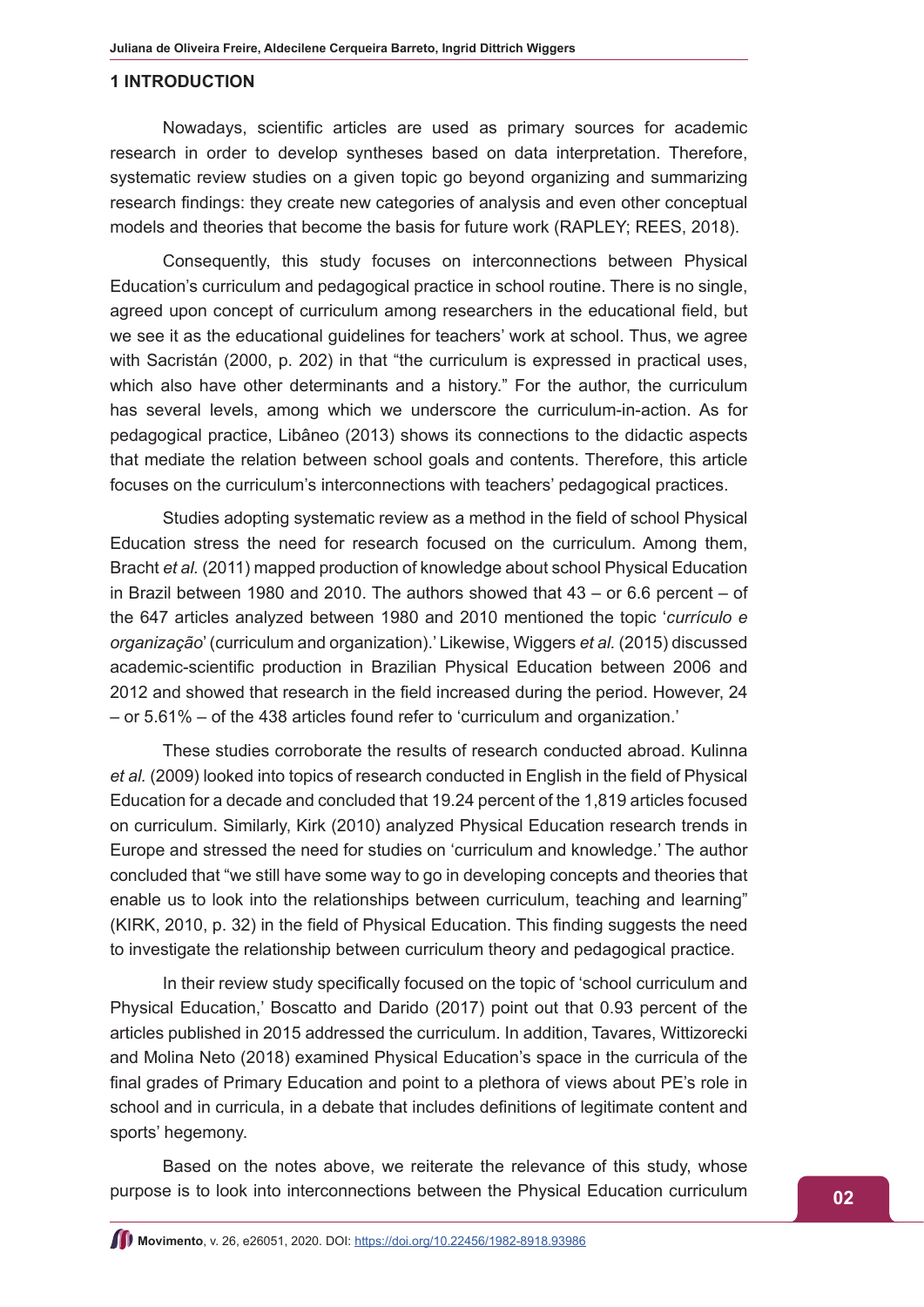and pedagogical practice in the school routine of Primary Education, through a systematic review of Brazilian PE journals.

## **2 METHODOLOGY**

This study is a systematic review – a resource for understanding the object of investigation based on other studies as detailed by Sampaio and Mancini (2007) as well as by Gomes and Caminha (2014). In the first stage of this investigation its goals were set and searches were conducted on the websites of eight journals in the socioeducational field of Physical Education with grades A2-B2 (quadrennium 2013-2016). They were the same journals investigated by Bracht *et al.* (2011)<sup>1</sup> and Wiggers *et al.* (2015). Searching for the descriptor *currículo*<sup>2</sup> in titles or abstracts, 119 articles were found that had been published between 2008 and 2017 (Table 1). We underscore that this criterion was used to cover articles that had *curriculum* as their core focus.

In the second stage, we excluded articles that addressed teacher's degrees and continuing education or research on Secondary Education, which discussed difficulties in pedagogical practice, appropriations of theories or educational approaches, in addition to theoretical studies such as literature reviews, document analyzes, or essays. Thus, works left were empirical studies on curriculum and pedagogical practice conducted with Primary Education teachers and addressing curricula in various areas such as the National Curriculum Parameters (NCP) (BRASIL, 1998), state or municipal curricula, political-pedagogical projects (PPP) or those presenting teaching proposals.

| Journal                                                       | <b>Qualis</b><br>degree in<br><b>Physical</b><br><b>Education</b> | <b>Number</b><br>of articles<br>in first<br>stage | <b>Number</b><br>of articles<br>in second<br>stage |
|---------------------------------------------------------------|-------------------------------------------------------------------|---------------------------------------------------|----------------------------------------------------|
| Motrivivência – UFSC                                          | B <sub>2</sub>                                                    | 28                                                |                                                    |
| Motriz (Revista de Educação Física) – UNESP                   | <b>B1</b>                                                         | $\mathcal{P}$                                     | 0                                                  |
| Movimento - UFRGS                                             | A <sub>2</sub>                                                    | 22                                                | 5                                                  |
| Pensar a Prática – UFG                                        | B <sub>2</sub>                                                    | 28                                                | 3                                                  |
| RBCE – Revista Brasileira de Ciências do Esporte              | <b>B1</b>                                                         | 6                                                 | 1                                                  |
| RBCM – Revista Brasileira de Ciência e Movimento              | B <sub>2</sub>                                                    | 2                                                 | 0                                                  |
| RBEFE (Revista Brasileira de Educação Física e Esporte) – USP | <b>B1</b>                                                         | 23                                                | 3                                                  |
| Journal of Physical Education - UEM                           | B1                                                                | 8                                                 | $\Omega$                                           |
| <b>Total</b>                                                  |                                                                   | 119                                               | 13                                                 |

| Table 1 - Number of articles per journal in 2008-2017 |  |
|-------------------------------------------------------|--|
|-------------------------------------------------------|--|

Source: Prepared by the authors.

Based on the aforementioned exclusion and inclusion criteria, 13 articles were selected and then entered on computer-*assisted qualitative data analysis software* Atlas.ti (SCALES, 2013). The program allows researchers to set codes based on

<sup>1</sup> The authors also searched the journal *Motus Corporis*, but no catalog was available after 2003. That is why it was not included in this search.

<sup>2</sup> We use the *curr \* cul \** descriptor to broaden the search and cover any variations of the word such as *curricular, curriculares* or *currículos*. Searches and article selection for the analysis took place on March 8-30, 2018.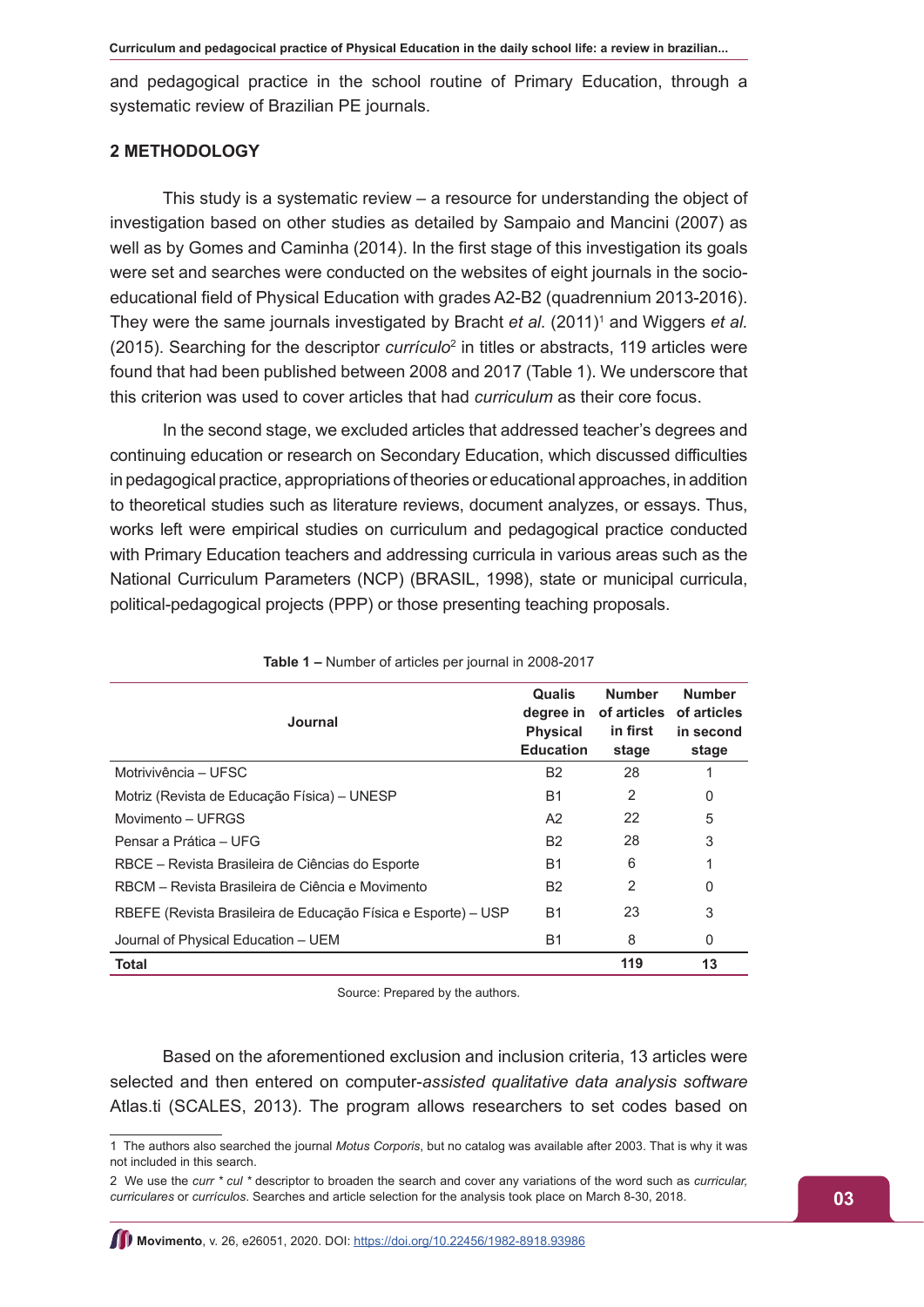marks made when reading the texts. Note that these codes are created freely and can be entered or deleted any time. Thus, links were established between those pieces of information that helped define thematic lines as well as analyze and discuss the data.

#### **3 ANALYSIS AND DISCUSSION**

The articles were organized into three thematic lines according to their goals. The first thematic line – *curriculum appropriations in school routine* – includes studies addressing how teachers treat, perceive and interact with curricula in their respective states or cities. The second thematic line – *NCP and PPP in school routine* – addresses Physical Education teachers' views on these documents, since the PPP represents "the very organization of schools' pedagogical work" (VEIGA, 2008, p. 22). Another aspect that emerged from the discussions was *design and analyses of teaching proposals*, presented in the third part of the analysis. Next, we examine articles' authors in each thematic line in ascending chronological order of publication, their respective goals, levels of education, and states where the research took place.

## 3.1 CURRICULUM APPROPRIATIONS IN SCHOOL ROUTINE

The research presented under this thematic line aimed to discuss the interconnections between pedagogical practice and curricula. They were conducted with Early Childhood Education and Primary Education teachers, involving the states of Bahia and São Paulo, and the cities of Barueri, SP, and Camaragibe, PE, respectively.

| Authors (year)                                  | Goals                                                                                                                                                                                                                            | <b>Educational</b><br>level                                                              | <b>State</b> |
|-------------------------------------------------|----------------------------------------------------------------------------------------------------------------------------------------------------------------------------------------------------------------------------------|------------------------------------------------------------------------------------------|--------------|
| Alencar and<br>Lavoura (2012)                   | To investigate how knowledge is addressed in school<br>Physical Education to enable proposals intended to build<br>curricular references for pedagogical practice in Bahia.                                                      | Primary<br><b>Education</b><br>(not specified)                                           | <b>BA</b>    |
| Rocha and<br>Daolio (2014)                      | To analyze how a teacher from São Paulo's state<br>school network has been working with theoretical and<br>pedagogical. guidelines in the current PE curriculum for<br>the state and building her educational practice in class. | Final grades<br>of Primary<br>Education                                                  | <b>SP</b>    |
| Marani,<br>Sanches Neto<br>and Freire<br>(2017) | To know the perceptions of PE teachers in the city of<br>Barueri, SP, about the reference plan for that curriculum<br>component and its implementation.                                                                          | Primary<br><b>Education</b><br>(not specified)                                           | <b>SP</b>    |
| Tenório et al.<br>(2017)                        | To analyze teachers' interactions and decisions towards<br>a curriculum proposal for school Physical Education,<br>informed by a critical-overcoming perspective.                                                                | Early<br>Childhood<br><b>Education</b><br>and Early<br>Grades of<br>Primary<br>Education | PF           |

|  |  |  |  | Chart 1 - Authors, goals, educational levels and research status |  |  |  |  |
|--|--|--|--|------------------------------------------------------------------|--|--|--|--|
|--|--|--|--|------------------------------------------------------------------|--|--|--|--|

Source: Research data.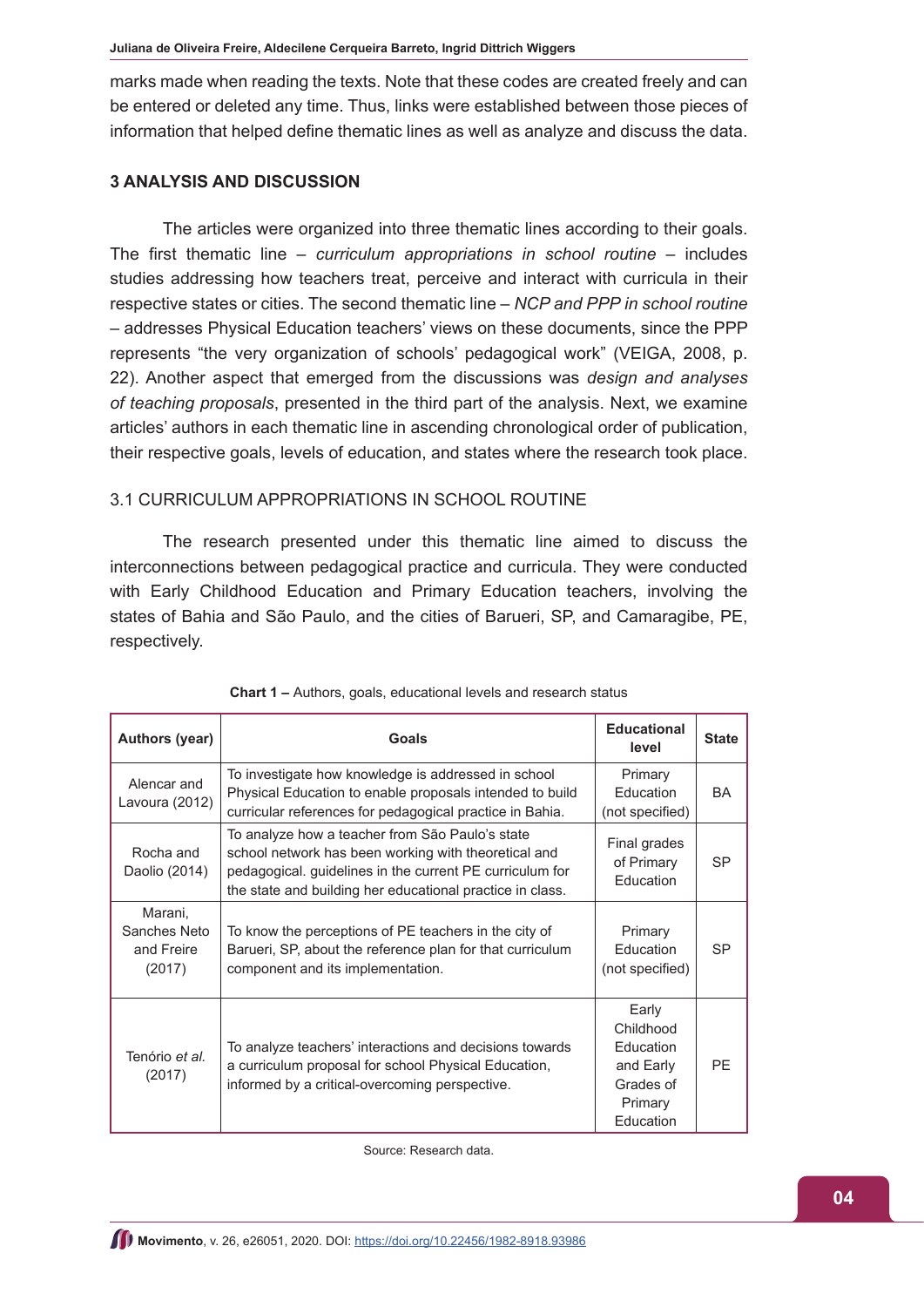Rocha and Daolio (2014) used ethnography to analyze a PE teacher's appropriations of São Paulo's state curriculum. The authors indicated the need for studies addressing the complex relationship between curriculum implementations and school routine, which pervades teachers' and students' training, understanding and representation. In addition, they conclude that the teacher appropriates and reframes her pedagogical practice by reading the state curriculum and her relationship with students, i.e., representations of what traditional school Physical Education should be like, and the new proposals included in the current curriculum.

Still in the state of São Paulo, Marani, Sanches Neto and Freire (2017) analyzed teachers' views about the curriculum of Barueri and discussed the relationship between the official curriculum and the real one, that is, between the city's Reference Plan and teachers' actual pedagogical practice. Despite near unanimity (13 out of 14 participants), when teachers agreed with the existence of a curriculum that unifies practice, they criticized it, especially its views, content repetition, overvaluation of sports, lack of proper materials, and the bureaucratic tasks resulting from registration and evaluation. Therefore, 13 teachers also said they adjust the curriculum to their PE approach or to students' reality.

In Northeast Brazil, Alencar and Lavoura (2012) indicate that teachers from the city of Itabuna, BA, need more discussion and theoretical understanding, since the results point out differences between Curriculum Guidelines' theoretical assumptions based on the critical-overcoming perspective and their actual pedagogical practice. Through non-participant observation and interviews, the authors aimed to understand the pedagogical theories, objects, goals, social roles, contents and evaluation guiding their practice, in order to establish links between curriculum and that pedagogical practice. The authors see the need to set objective conditions so that teachers understand the curriculum rather than merely putting it away on a drawer. They indicate that changing pedagogical work depends on "solid theoretical education that enables rigorous interchange between knowledge theory, pedagogical theory and the teaching work carried out in school" (ALENCAR; LAVOURA, 2012, p. 171).

In the same Brazilian region, Tenório *et al.* (2017) analyzed Physical Education teachers' curriculum appropriation and production in Camaragibe, PE. Based on the subjects' considerations, the authors sustain that content sequentially organized in curriculum proposals would help preventing Physical Education classes from becoming disconnected activities without defined goals. The authors conclude that the document is considered an important tool to guide systematization of pedagogical work and content definition. Nevertheless, they found a gap between the curriculum's theoretical assumptions and pedagogical practice, pointing out the need for critical appropriation of the document to avoid mere reproduction of motor gestures.

From the description above, we observed that studies conducted in Brazil's Northeast focused on understanding theoretical assumptions incorporated into teachers' practices, especially under the critical-overcoming approach (SOARES *et al.*, 1992). Studies carried out in São Paulo, in turn, focused on teachers' perceptions about curricula in their practices. The methodology used by authors in this thematic line – interviews – enabled us to understand explanations given by the teachers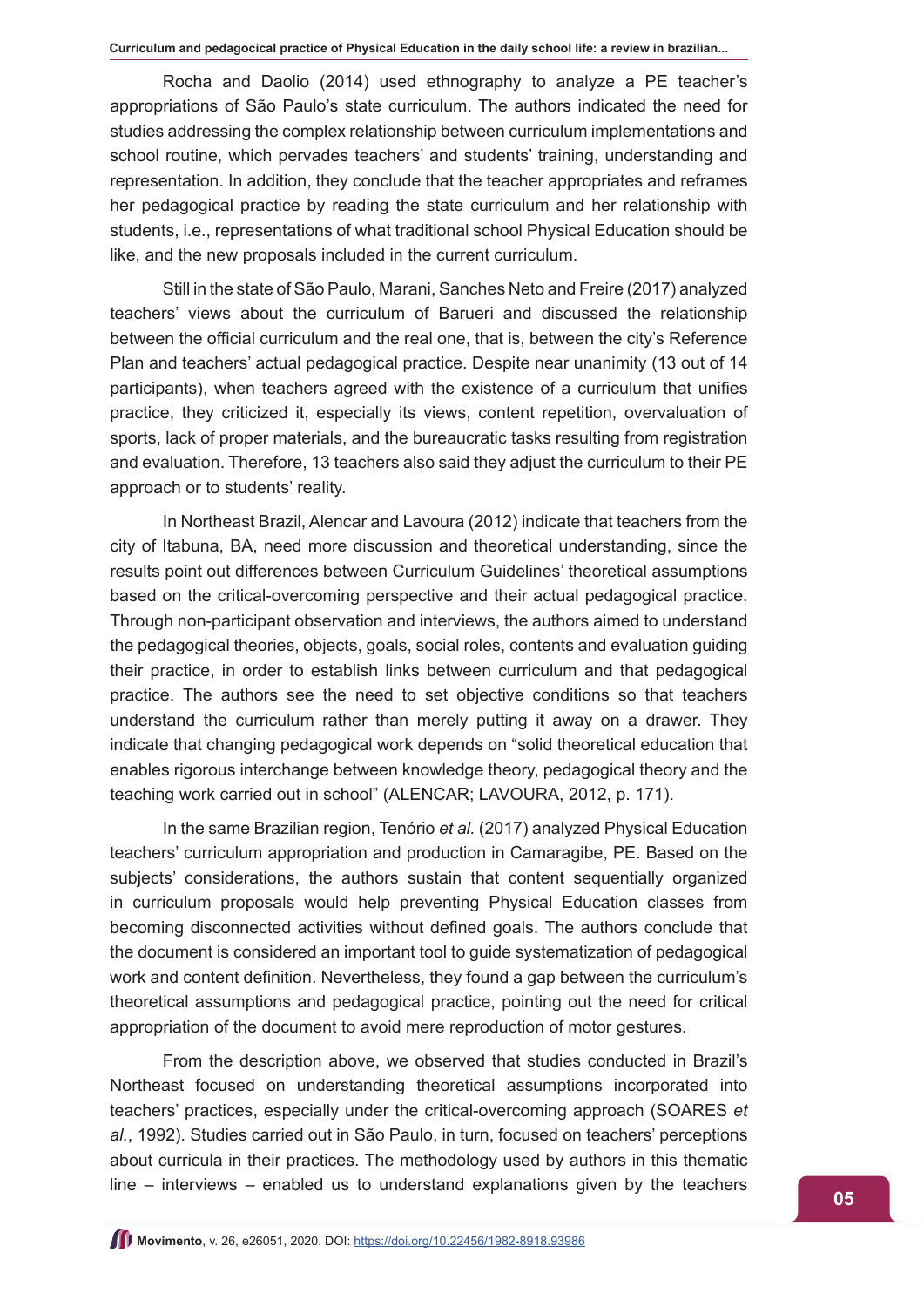working in Primary Education. In addition, Alencar and Lavoura (2012), as well as Rocha and Daolio (2014) observed classes in order to compare information provided by teachers. The results point to differences between theoretical-methodological assumptions in curricula and those of actual pedagogical practices, since teachers reframe those guidelines according to their realities, taking into account the materials and physical space available, as well as their theoretical perspectives about the object of Physical Education.

We consider that curricula inform teachers' planning and consequently their pedagogical practice. Therefore, we agree with Tardif (2010) in that teaching is not merely applying academic and curriculum knowledge but also changing and reinterpreting it based on the teachers' knowledges. For this reason, articles in this thematic line show the relevance of considering teachers' daily practices. Thus, we corroborate Boscatto and Darido (2017, p. 14) on the need to "bring scientific work closer to teachers' teaching practices." Thus, we consider school as a space for producing knowledge in a reflective and collaborative way.

## 3.2 NCP AND PPP IN SCHOOL ROUTINE

In this section, studies discuss teachers' views on Physical Education based on its legal and pedagogical organization at school. As in the previous section, they were conducted with Early Childhood Education and Primary Education teachers. These studies took place in Pelotas, RS, Maringá, PR, and São Paulo, SP (Chart 2).

| <b>Author</b><br>(year)                      | Goals                                                                                                                                                                                                                                                                                                                | <b>Education</b><br>level                                                | <b>State</b> |
|----------------------------------------------|----------------------------------------------------------------------------------------------------------------------------------------------------------------------------------------------------------------------------------------------------------------------------------------------------------------------|--------------------------------------------------------------------------|--------------|
| Guimarães<br>(2008)                          | To understand Physical Education as a curriculum component<br>within the knowledge hierarchy of early grades in a school<br>in Pelotas's municipal network; discussion and design of the<br>Political-Pedagogical Project (PPP); the Study Plan; and School<br>Rules.                                                | Early<br>grades of<br>Primary<br>Education                               | <b>RS</b>    |
| Gramorelli<br>and Neira<br>(2009)            | To look into possible appropriations of theoretical-methodological<br>assumptions included in Physical Education NCPs by teachers<br>working in the final grades of Primary Education.                                                                                                                               | Early and<br>final grades<br>of Primary<br>Education                     | <b>SP</b>    |
| Venâncio<br>and Darido<br>(2012)             | To present the views of a group of Physical Education teachers<br>working in Primary Education in São Paulo's municipal school<br>network about the meaning of the PPP in school routine.                                                                                                                            | Early and<br>final grades<br>of Primary<br><b>Education</b>              | <b>SP</b>    |
| Jardim et al.<br>(2014)                      | To conduct descriptive research on how Physical Education has<br>been legally and pedagogically organized in Early Childhood<br>Education and the early grades of Primary Education in Maringá,<br>PR.                                                                                                               | Childhood<br>Education<br>and Early<br>grades of<br>Primary<br>Education | <b>PR</b>    |
| Sousa.<br>Hunger and<br>Caramaschi<br>(2014) | To analyze (1) whether dance as content is discriminated in<br>schools' PPP; (2) how dance teaching is presented in Physical<br>Education and Art classes; (3); which knowledge teachers should<br>have about dance according to the NCPs; (4) how important<br>teaching dance is at school and what its limits are. | Early<br>grades of<br>Primary<br>Education                               | <b>SP</b>    |

**Chart 2 –** Authors, research goals, education levels and states

Source: Research data.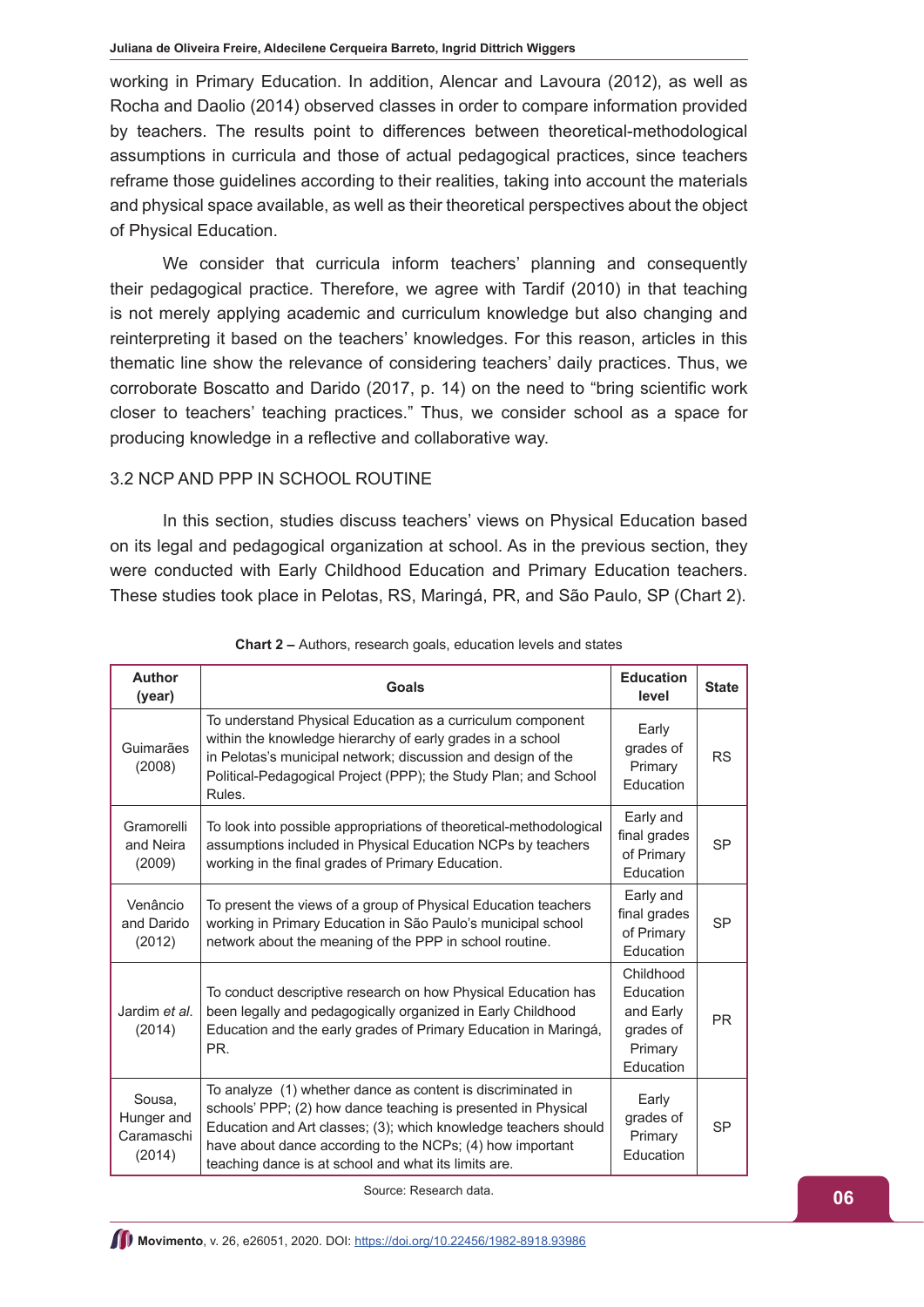Working on teaching in the early grades of Primary Education, Guimarães (2008) examines how curriculum policy is established – preparation of PPP, study plan, and school bylaws – in a school in Pelotas, RS, through document analysis and observation of pedagogical meetings. The author concluded that the school's staff appropriate official curricula and reframe them. She underscores that this curriculum component went from a marginal and utilitarian condition to a prominent position as a result of managers' support and Physical Education teachers' participation in pedagogical planning. The researcher shows that organizing curriculum components without hierarchy favored interdisciplinary work in that school.

Gramorelli and Neira (2009) consider the NCP to be a milestone in the curriculum reorientation movement, since there was a paradigm shift that broadened views about Physical Education contents beyond sports. Through focus group interviews, the authors found that while teachers did not mention the NCP's influence directly, they had internalized the theoretical and methodological assumptions of inclusion, the dimensions of the contents<sup>3</sup> and the process evaluation contained in that document.

For Sousa, Hunger and Caramaschi (2014), teachers also recognize the NCPs' relevance for curriculum organization. The authors used a questionnaire to analyze Physical Education and Art teachers' views on dance in the PPP. They pointed out that the study of NCPs can potentially contribute to organize dance contents and also to achieve projects with shared goals that go beyond performances on commemorative dates. Thus, they underscore teachers' difficulties resulting from lack of spaces and proper resources, among others, and conclude that Physical Education and Art teachers can work together so that dance gains ground at school.

Still in the state of São Paulo, Venâncio and Darido (2012) analyzed the views of PE teachers in the city of Bauru about the PPP and stressed its role in encouraging teacher participation and guiding collective action. Through action research, they concluded that the discussions and reflections were relevant and considered the PPP a participatory instrument that involves the school community in collective and interdisciplinary planning. They underscore that "teachers are free to select what they want for the list of contents to be taught. There is no consensus or collective interest when it comes to common goals" (VENÂNCIO; DARIDO, 2012, p. 100). Thus, content choices fall predominantly on sports; however, when teachers are allowed to plan collectively, other topics are included such as: extreme sports, dance, gymnastics, martial arts and capoeira.

As for the legal and pedagogical organization of PE in Early Childhood Education and in the early grades of Primary Education, Jardim *et al.* (2014) investigated public school teachers in Maringá, PR,<sup>4</sup> using questionnaires. The authors show that most teachers took part in the preparation of the PPP. In addition, all of them consider that Physical Education is included in the PPP as a curriculum component and that their actions are planned. Regarding content choice, the authors also point out that

<sup>3</sup> Zabala (2007) discusses the content's dimensions as procedural (knowing how to do it), attitudinal (how to do it) and conceptual (reasons for doing it).

<sup>4</sup> According to Article 31 of Resolution 7 of the National Education Council (BRASIL, 2010), the presence of Physical Education teachers in Early Childhood Education and in the early grades of Primary Education is optional. However, it is mandatory in Maringá as well as other Brazilian states and cities.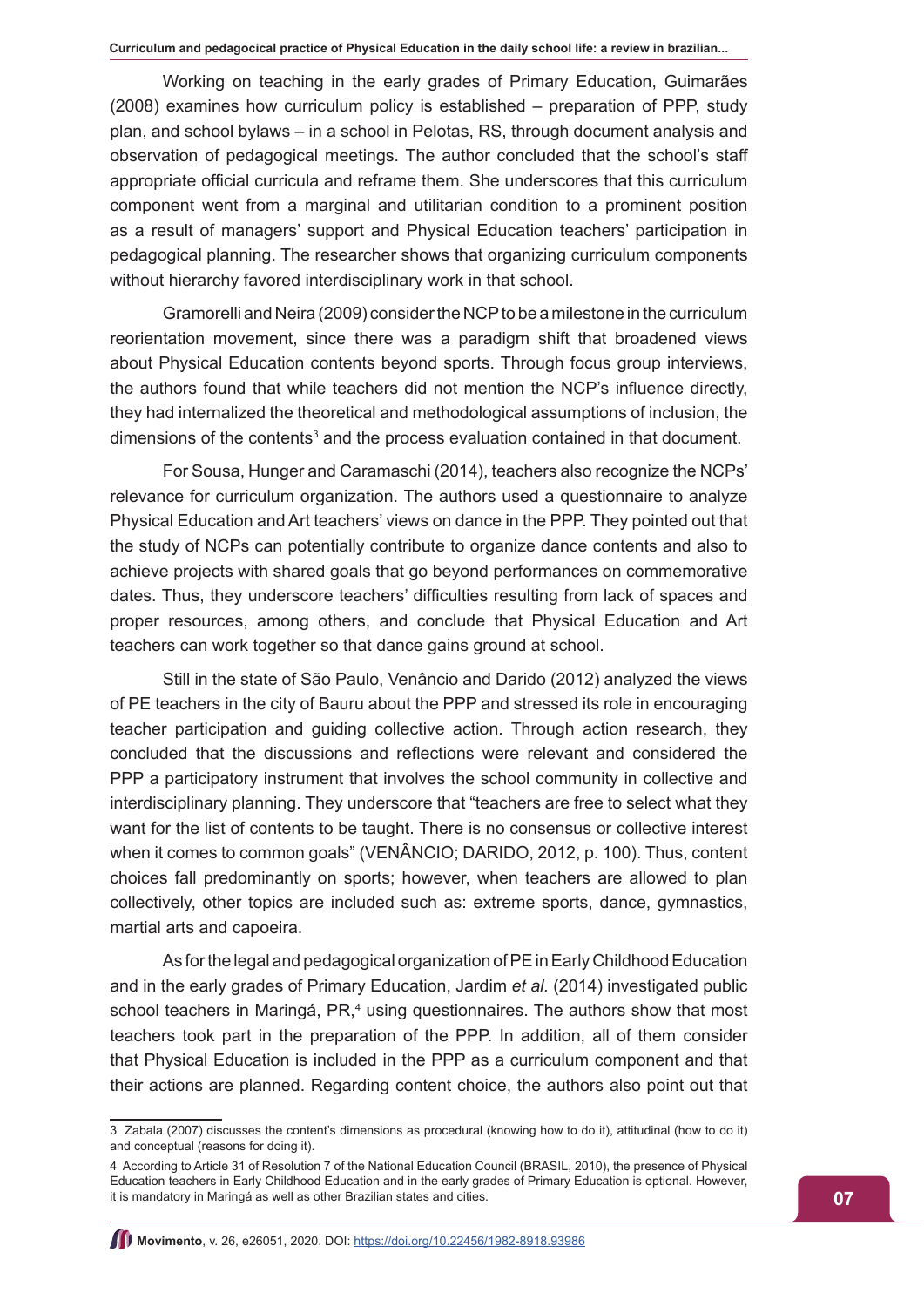non-systematized content contributes to inconsistency in the work and undermines Physical Education's legitimacy. However, it is important to say that some teachers choose their content based on their respective PPPs.

From these studies, we consider that the NCPs helped include teachers in discussions and school plans, resulting in a reflective period that made a difference for pedagogical practices. In addition, as provided for in the NCPs, curriculum policies are represented in the school routine through PPPs. Therefore, constantly discussing and redesigning them contribute to specific plans, which are intrinsically linked to content definition. Therefore, Venâncio and Darido (2012) and Jardim *et al.* (2014) pointed out the relevance of content systematization as a prevailing element to legitimize Physical Education as a curriculum component.

In this context, it is worth mentioning the recently published National Common Curriculum Base – NCCB (BRASIL, 2017). It is a set of guidelines that establish the content and their sequence to be followed at all levels of Brazil's Basic Education (Primary + Secondary). This topic was further investigated by Neira (2018), who sees a gap between the NCCB and the current debate in the field of Physical Education, which proves to be fragile, incoherent and inconsistent since its theoretical assumptions are not clear. However, by stressing skills and content it emphasizes precepts of traditional curriculum theories. Thus, Sampaio and Behmoiras (2018) stress their criticism of content organization in the NCCB but advocate curriculum progression based on the school's curriculum and PPP, considering local reality and students' participation.

## 3.3 DESIGN AND ANALYSIS OF TEACHING PROPOSALS

This section highlights research on teaching proposals' design, discussion and/or analysis. These studies were carried out with teachers from the final grades of Primary Education in Rio Grande do Sul and São Paulo – studies conducted in the latter state prevailed.

| Author (year)                               | <b>Goals</b>                                                                                                                                                                                                                                                                                         | <b>Education level</b>                  | <b>State</b> |
|---------------------------------------------|------------------------------------------------------------------------------------------------------------------------------------------------------------------------------------------------------------------------------------------------------------------------------------------------------|-----------------------------------------|--------------|
| Barroso and<br>Darido (2010)                | To build, implement and evaluate a proposal for<br>teaching volleyball in the three content dimensions -<br>conceptual, procedural and attitudinal – and identify<br>possibilities and challenges to develop it.                                                                                     | Final grades<br>of Primary<br>Education | <b>SP</b>    |
| Carlan, Kunz and<br>Fensterseifer<br>(2012) | To understand a teacher's pedagogical practice in<br>dealing with sports knowledge in Physical Education<br>from 5 <sup>th</sup> to 8 <sup>th</sup> grades.                                                                                                                                          | Final grades<br>of Primary<br>Education | <b>RS</b>    |
| Diniz and Darido<br>(2015)                  | To produce and evaluate teaching material -<br>educational blog - that is complementary to the<br>Physical Education curriculum of the state of São<br>Paulo, to support teachers' pedagogical work in the<br>content of folk dances proposed for the 7 <sup>th</sup> grade of<br>Primary Education. | Final grades<br>of Primary<br>Education | <b>SP</b>    |
| Luguetti et al.<br>(2015)                   | To analyze and characterize planning of school<br>sports practices in Primary Education in the city of<br>Santos                                                                                                                                                                                     | Final grades<br>of Primary<br>Education | <b>SP</b>    |

**Chart 3 –** Authors, goals, education levels and research status

Source: Research data.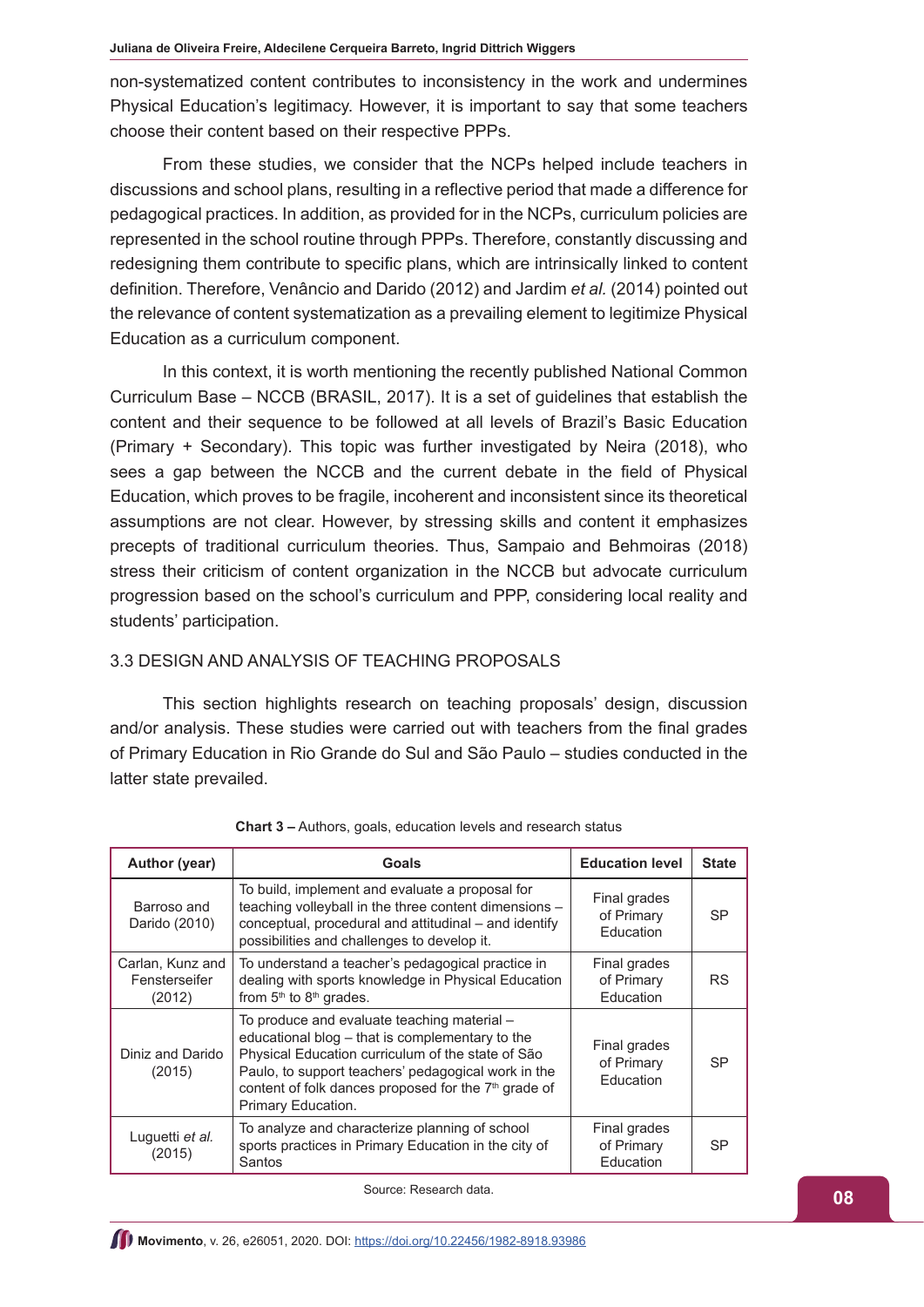Barroso and Darido (2010) underscore that sport at school cannot be seen only in terms of developing techniques or motor gestures; rather, its historicity must be considered. Through action research, the authors discussed aspects related to teachers' working conditions, the reasons for choosing volleyball as content and its dimensions, its technique, students' characteristics and participation in class. They concluded that the debates encouraged teachers to carry out the activities they planned in order to promote students' participation and reflection.

In the same line, Carlan, Kunz and Fensterseifer (2012) observed the pedagogical practice of a teacher from Ijuí, RS, seeking to understand theory from practice. The authors confirmed that the teacher has control over his planning. Students, in turn, understand the stages of football's teaching-learning process and its context, considering its senses and meanings. In addition, they see it as a successful experience that can be replicated to develop sport as school Physical Education content in a reflective way.

Diniz and Darido (2015) designed and evaluated a teaching material complementary to the Physical Education curriculum using a blog – an online distance tool. It is available on a digital platform and was intended to assist pedagogical practice of folk dances as school content. Teachers were invited to teach practical lessons and record them on video, seeking to reduce the distance between theory and practice. Interviews were used as a methodology to evaluate this pedagogical resource. The fact that the videos were publicly available contributed to teachers' better understanding and apprehension of dance as a school content.

From the perspective of sports technique development – which differs from school Physical Education – Luguetti *et al.* (2015) looked into sports during extracurricular hours. A questionnaire was applied to 85 teachers/coaches in the city of Santos, SP, in order to analyze the theoretical aspects that supported students' planning, goals, evaluation systems, as well as their relationship to the PPP. The authors indicated the need for approximating theory and practice from teachers' degrees to continuing education in order to connect sports activities with the PPP and school Physical Education.

Sport is a PE content whose hegemony was reflected in the results of these investigations. These observations are consistent with other studies, as explained by Araújo, Rocha and Bossle (2017). When analyzing school Physical Education contents in Brazilian journals, the authors found that articles addressing sports were more common than research on dance, martial arts, gymnastics and circus activities. However, we see an attempt to broaden the view of sport as a cultural phenomenon that is pedagogically interconnected with other school contents and the PPP.

#### **4 FINAL CONSIDERATIONS**

The curriculum expresses fundamental guidelines for teachers' work. Based on this view, we sought to understand the processes that take place in the pedagogical practice of Physical Education in its interconnection with the curriculum. According to the studies analyzed, we found that curriculum documents guide pedagogical practice,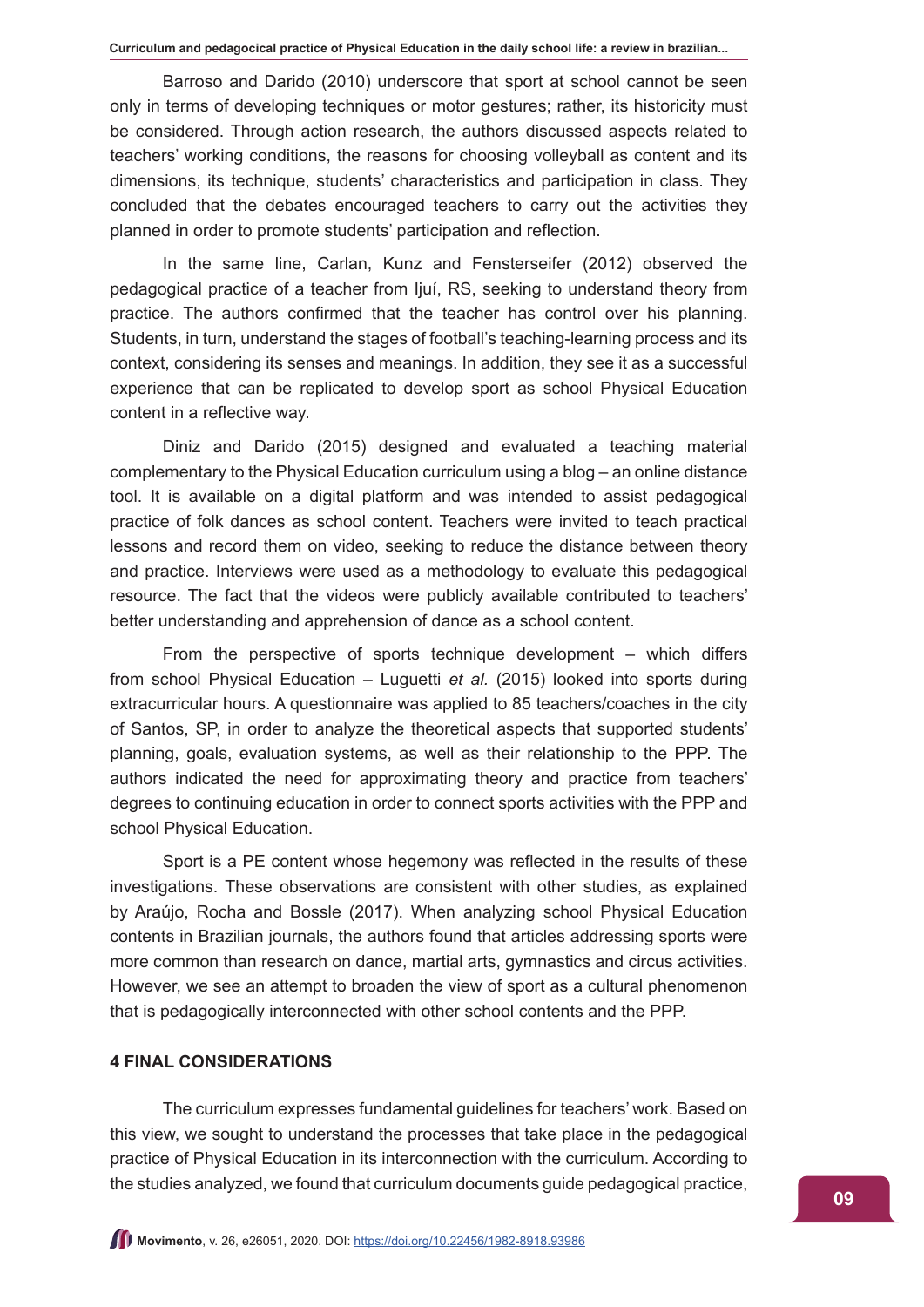but teachers maintain their autonomy, keeping their creative and peculiar ways and reframing the previously established curriculum, now translated into curriculum-inaction.

The studies mentioned here indicate systematization of content as crucial to legitimize Physical Education as a curriculum component. The designs and analyses of teaching proposals reflected the hegemony of sport as content in school Physical Education. However, we found a trend that seeks to broaden the view of sport as a cultural phenomenon, incorporating precepts of studies in the theoretical field of contemporary Physical Education.

Based on our analyses, we found that research is needed to discuss the curriculum-in-action in Brazil's North and Midwest regions, since most of it took pace in the Southeast, especially in the state of São Paulo, probably because it has the largest number of graduate studies programs as pointed out by Wiggers *et al.* (2015).

Interviews were the most common methodology in the empirical studies analyzed, whether or not they were combined with other methods such as questionnaires, class observation, document analysis, in addition to action research, including development of courses and online teaching resources. Thus, we consider such methods to be coherent for understanding the perspectives of the teachers investigated, stressing their appropriations of the curricula in their pedagogical practices.

Based on these considerations, we suggest studies that provoke reflection and debate on curricula so as to enable teachers to critically appropriate that content and thus reframe their practices. Therefore, we stress the importance that teachers' degrees and continuing education take place in a collaborative exchange between school and university. In this sense, we also recommend studies that discuss how the NCCB is incorporated into school the routine, in addition to possible changes in the NCPs. Other possibilities are studies discussing teachers' work, which may inform curriculum reform and design.

#### **REFERENCES**

ALENCAR, Yllah Oliveira; LAVOURA, Tiago Nicola. O trato com o conhecimento na Educação Física escolar e a construção de referenciais curriculares no estado da Bahia. **Motrivivência**, no. 38, p. 159-173, June 2012. Available at: [https://periodicos.ufsc.br/index.](https://periodicos.ufsc.br/index. php/motrivivencia/article/view/2175-8042.2012v24n38p159)  [php/motrivivencia/article/view/2175-8042.2012v24n38p159.](https://periodicos.ufsc.br/index. php/motrivivencia/article/view/2175-8042.2012v24n38p159) Accessed on: March 5, 2018.

ARAÚJO, Samuel Nascimento de; ROCHA, Leandro Oliveira; BOSSLE, Fabiano. Os conteúdos de ensino da Educação Física escolar: um estudo de revisão nos periódicos nacionais da área 21. **Motrivivência**, v. 29, no. 51, p. 205-221, July 2017. Available at: <https://periodicos.ufsc.br/index.php/motrivivencia/article/view/2175-8042.2017v29n51p205>. Accessed on: May 10, 2018.

BARROSO, André Luís Rugiero; DARIDO, Suraya Cristina. Voleibol escolar uma proposta de ensino nas dimensões conceitual procedimental e atitudinal do conteúdo. **Revista Brasileira de Educação Física e Esporte**, v. 24, no. 2, p. 179-194, April/June 2010. Available at: [http://www.scielo.br/scielo.php?pid=S1807-55092010000200003&script=sci\\_](http://www.scielo.br/scielo.php?pid=S1807-55092010000200003&script=sci_ abstract&tlng=pt)  [abstract&tlng=pt](http://www.scielo.br/scielo.php?pid=S1807-55092010000200003&script=sci_ abstract&tlng=pt). Accessed on: March 5, 2018.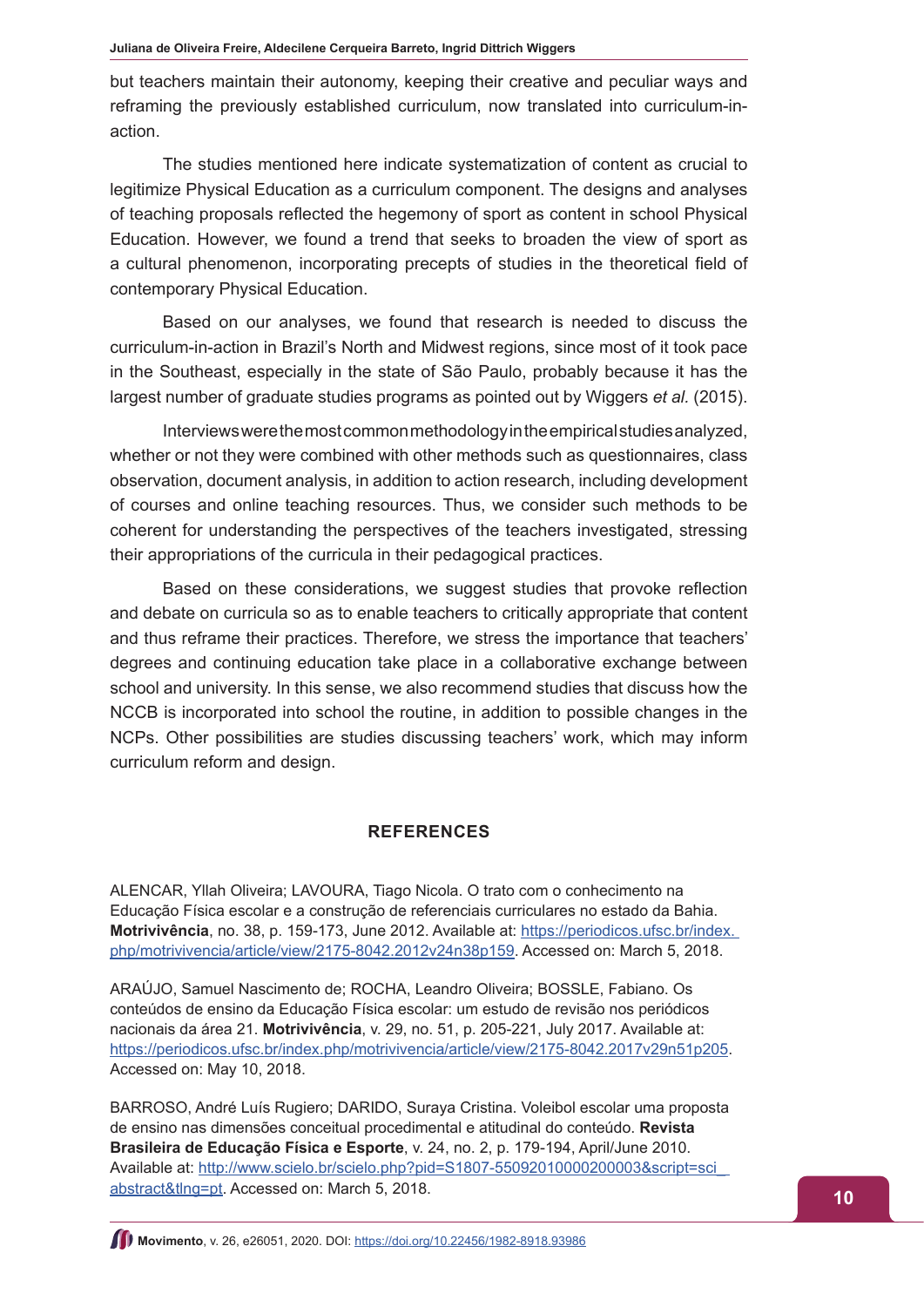**Curriculum and pedagocical practice of Physical Education in the daily school life: a review in brazilian...**

BOSCATTO, Juliano Daniel; DARIDO, Suraya Cristina. Currículo e Educação Física escolar: análise do estado da arte em periódicos nacionais. **Journal of Physical Education**, v. 28, p. 1-16, 2017. Available at: [http://www.scielo.br/scielo.php?script=sci\\_]( http://www.scielo.br/scielo.php?script=sci_abstract&pid=S2448- 24552017000100203&lng=pt&nrm=iso&tln) [abstract&pid=S2448- 24552017000100203&lng=pt&nrm=iso&tlng=pt.]( http://www.scielo.br/scielo.php?script=sci_abstract&pid=S2448- 24552017000100203&lng=pt&nrm=iso&tln) Accessed on: March 5, 2018.

BRACHT, Valter *et al.* A Educação Física Escolar como tema da produção do conhecimento nos periódicos da área no Brasil (1980-2010): parte I. **Movimento**, v. 17, no. 2, p. 11-34, April/June 2011. Available at: [https://seer.ufrgs.br/Movimento/article/view/19280.](https://seer.ufrgs.br/Movimento/article/view/19280) Accessed on: March 3, 2018.

BRASIL. Ministério da Educação. **Base Nacional Comum Curricular:** Educação é a base. Brasília, 2017. Available at: [http://portal.mec.gov.br/index.php?option=com\\_](http://portal.mec.gov.br/index.php?option=com_ docman&view=download&alias=79601-anexo-texto-bncc-ree)  [docman&view=download&alias=79601-anexo-texto-bncc-reexportado-pdf-2&category\\_](http://portal.mec.gov.br/index.php?option=com_ docman&view=download&alias=79601-anexo-texto-bncc-ree)  [slug=dezembro-2017-pdf&Itemid=30192](http://portal.mec.gov.br/index.php?option=com_ docman&view=download&alias=79601-anexo-texto-bncc-ree) .Accessed on: Sept. 10, 19.

BRASIL. Ministério da Educação. Secretaria de Educação Fundamental. **Parâmetros Curriculares Nacionais.** Brasília, 1998.

BRASIL. Resolução nº 7 do Conselho Nacional de Educação. Fixa Diretrizes Curriculares Nacionais para o Ensino Fundamental de 9 (nove) anos. **Diário Oficial da União**, Brasília, DF, Dec. 15, 2010, Seção 1, p. 34, 2010.

CARLAN, Paulo; KUNZ, Elenor; FENSTERSEIFER, Paulo Evaldo. O Esporte como conteúdo da educação física escolar: estudo de caso de uma prática pedagógica inovadora. **Movimento**, v. 18, no. 4, p. 55-75, Oct./Dec. 2012. Available at: [https://seer.ufrgs.br/](https://seer.ufrgs.br/ Movimento/article/view/29643)  [Movimento/article/view/29643.](https://seer.ufrgs.br/ Movimento/article/view/29643) Accessed on: March 15, 2018.

DINIZ, Irlla Karla dos Santos; DARIDO, Suraya Cristina. Blog Educacional para o ensino das danças folclóricas a partir do Currículo de educação física do estado de São Paulo. **Movimento**, v. 21, no. 3, p. 701-716, Jul./Sept. 2015. Available at: [https://seer.ufrgs.br/](https://seer.ufrgs.br/ Movimento/article/view/53073)  [Movimento/article/view/53073.](https://seer.ufrgs.br/ Movimento/article/view/53073) Accessed on: March 12, 2018.

GOMES, Isabelle Sena; CAMINHA, Iraquitan de Oliveira. Guia para estudos de revisão sistemática: uma opção metodológica para as Ciências do Movimento Humano. **Movimento**, v. 20, no. 1, p. 395-411, Jan./March 2014. Available at: [https://seer.ufrgs.br/](https://seer.ufrgs.br/ Movimento/article/view/41542)  [Movimento/article/view/41542.](https://seer.ufrgs.br/ Movimento/article/view/41542) Accessed on: March 5, 2018.

GRAMORELLI, Lílian Cristina; NEIRA, Marcos Garcia. Dez anos de Parâmetros Curriculares Nacionais a prática da Educação Física na visão dos seus autores. **Movimento**, v. 15, no. 4, p. 107-126, Oct./Dec. 2009. Available at: [https://www.seer.ufrgs.br/Movimento/article/](https://www.seer.ufrgs.br/Movimento/article/ view/6863)  [view/6863.](https://www.seer.ufrgs.br/Movimento/article/ view/6863) Accessed on: March 5, 2018.

GUIMARÃES, Márcia Rejane Vieira. Educação física no processo de construção permanente da política curricular. **Pensar a Prática**, v. 11, no. 2, p. 1-7, 2008. Available at: <https://www.revistas.ufg.br/fef/article/view/1464/4119>. Accessed on: March 5, 2018.

JARDIM, Nayara Fernanda Perles *et al.* A educação física como componente curricular na Educação Infantil e nas Séries Iniciais do Ensino Fundamental. **Pensar a Prática**, v. 17, no. 4, Oct./Dec. 2014. Available at: <https://www.revistas.ufg.br/fef/article/view/31250>. Accessed on: March 5, 2018.

KIRK, David. O porquê de investigar: estado atual e tendências futuras nas pesquisas em Educação Física. **Movimento**, v. 16, n. 2, p. 11-43, Apr./June 2010. Available at: [https://](https:// seer.ufrgs.br/Movimento/article/view/12745)  [seer.ufrgs.br/Movimento/article/view/12745.](https:// seer.ufrgs.br/Movimento/article/view/12745) Accessed on: March 5, 2018.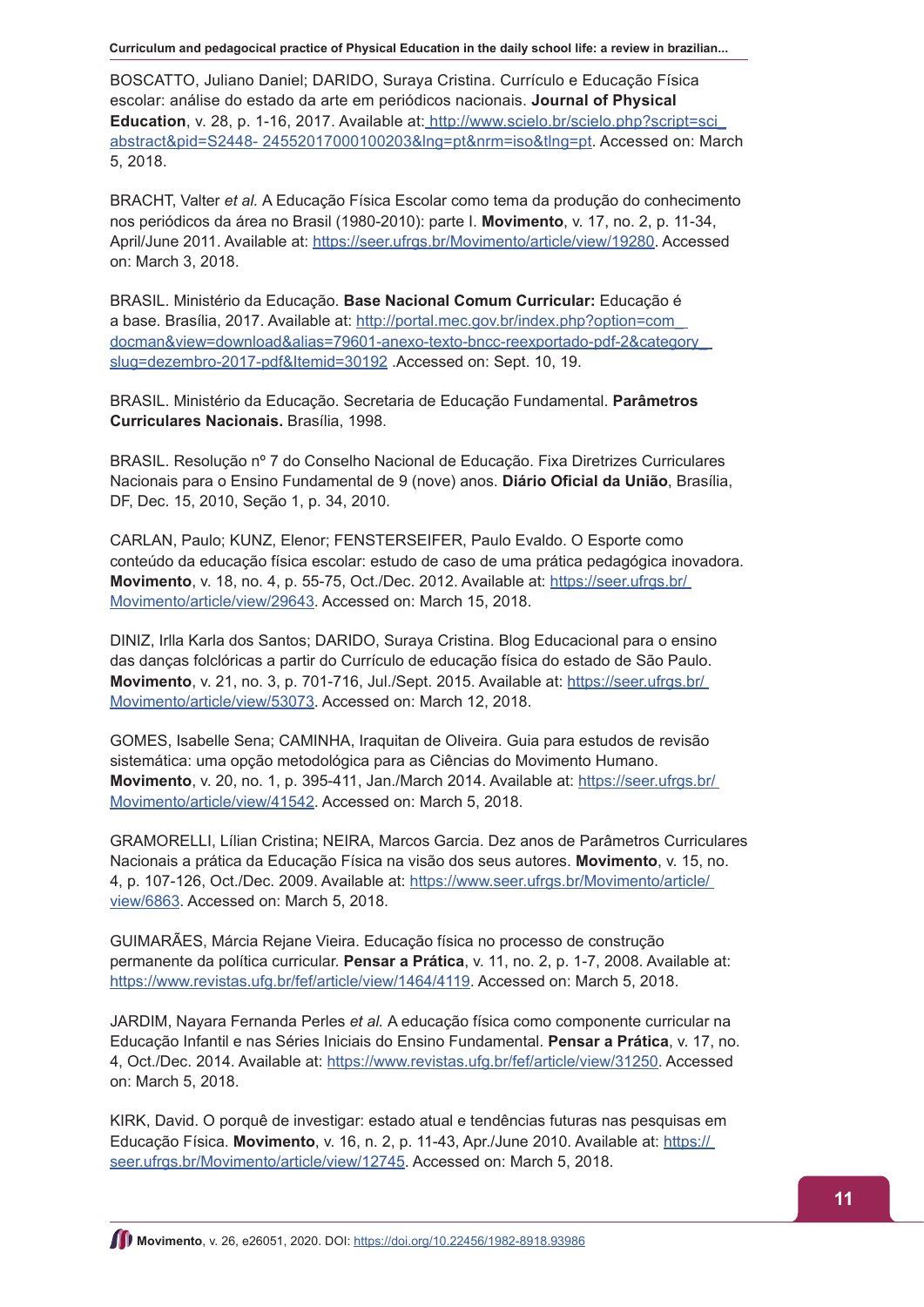**Juliana de Oliveira Freire, Aldecilene Cerqueira Barreto, Ingrid Dittrich Wiggers**

KULINNA, Hodges Kulinna *et al.* A decade of research literature in physical education pedagogy. **Journal of Teaching in Physical Education,** v. 28, p. 119-140, 2009. Available at: [https://www.researchgate.net/publication/234764284\\_A\\_Decade\\_of\\_Research\\_](https://www.researchgate.net/publication/234764284_A_Decade_of_Research_ Literature_in_Physical_Educ)  [Literature\\_in\\_Physical\\_Education\\_Pedagogy](https://www.researchgate.net/publication/234764284_A_Decade_of_Research_ Literature_in_Physical_Educ). Accessed on: Feb. 2, 2018.

LIBÂNEO, José Carlos. **Didática**. 2. ed. São Paulo: Cortez, 2013. LUGUETTI, Carla Nascimento *et al.* O planejamento das práticas esportivas escolares no Ensino Fundamental na cidade de Santos. **Revista Brasileira de Ciências do Esporte**, v. 37, no. 4, p. 314-322, 2015. Available at: [http://www.scielo.br/scielo.php?pid=S0101-](http://www.scielo.br/scielo.php?pid=S0101- 32892015000400314&script=sci_abstract&tlng=pt)  [32892015000400314&script=sci\\_abstract&tlng=pt](http://www.scielo.br/scielo.php?pid=S0101- 32892015000400314&script=sci_abstract&tlng=pt). Accessed on: March 5, 2018.

MARANI, Lidiane; SANCHES NETO, Luiz.; FREIRE, Elisabete dos Santos. O currículo da educação física na rede municipal de Barueri: as percepções dos professores. **Movimento**, v. 23, no. 1, p. 249-264, Jan./March 2017. Available at: [https://seer.ufrgs.br/Movimento/](https://seer.ufrgs.br/Movimento/article/ view/65265) [article/ view/65265.](https://seer.ufrgs.br/Movimento/article/ view/65265) Accessed on: March 5, 2018.

NEIRA, Marcos Garcia. Incoerências e inconsistências da BNCC de Educação Física. **Revista Brasileira de Ciências do Esporte**, v. 40, no. 3, p. 215-223, 2018. Available at: <http://www.scielo.br/pdf/rbce/v40n3/0101-3289-rbce-40-03-0215.pdf>. Accessed on: Sept. 15, 2019.

RAPLEY, Tim; REES, Getihin. Collecting documents as data. *In*: FLICK, Uwe (ed.). **The sage handbook of qualitative data collection.** London: Sage, 2018. p. 378-391.

ROCHA, Robinson Luiz Franco da; DAOLIO, Jocimar. A Prática Pedagógica de Educação Física no Currículo de São Paulo: Espaço de tensão entre o tradicional e o novo. **Pensar a Prática**, v. 17, no. 2, p. 517-529, Jan./March 2014. Available at: [https://www.revistas.ufg.br/](https://www.revistas.ufg.br/ fef/article/view/27458)  [fef/article/view/27458.](https://www.revistas.ufg.br/ fef/article/view/27458) Accessed on: March 5, 2018.

SACRISTÁN, José Gimeno. **O Currículo:** uma reflexão sobre a prática. 3.ed. Porto Alegre: Artmed, 2000. SAMPAIO, Juarez Oliveira; BEHMOIRAS, Daniel Cantanhede. A cultura corporal no contexto da educação física escolar. *In*: VEIGA, Ilma Passos Alencastro; SILVA, Edileuza Fernandes da (ed.). **Ensino Fundamental:** da LDB à BNCC. Campinas, SP: Papirus, 2018. p. 141-168.

SAMPAIO, Rosana Ferreira; MANCINI, Marisa Cotta. Estudos de revisão sistemática: um guia para síntese criteriosa da evidência científica. **Revista Brasileira de Fisioterapia**, v. 11, no. 1, p. 83-89, Jan./Feb. 2007. Available at: [http://www.scielo.br/scielo.php?script=sci\\_](http://www.scielo.br/scielo.php?script=sci_ arttext&pid=S1413-35552007000100013)  [arttext&pid=S1413-35552007000100013](http://www.scielo.br/scielo.php?script=sci_ arttext&pid=S1413-35552007000100013). Accessed on: March 5, 2018.

SCALES, Jane. Qualitative analysis of student assignments: a practical look at ATLAS. ti. **Reference Services Review**, v. 41, no. 1, p. 134-147, 2013. Available at: [https://www.](https://www. emeraldinsight.com/doi/abs/10.1108/00907321311300956)  [emeraldinsight.com/doi/abs/10.1108/00907321311300956](https://www. emeraldinsight.com/doi/abs/10.1108/00907321311300956). Accessed on: May 8, 2018.

SOARES, Carmen Lucia; TAFFAREL, Celi Nelza Zulke; VARJAL, Elizabeth; CASTELLANI FILHO, Lino; ORTEGA ESCOBAR, Micheli; BRACHT, Valter. **Metodologia do ensino de educação física**. São Paulo: Cortez, 1992. SOUSA, Nilza Coqueiro Pires de; HUNGER, Dagmar Aparecida Cynthia França; CARAMASCHI, Sandro. O ensino da dança na escola na ótica dos professores de educação física e artes. **Revista Brasileira de Educação Física e Esporte,** v. 28, no. 3, p. 505-520, July/Sept. 2014. Available at: [http://www.revistas.](http://www.revistas.usp.br/rbefe/article/view/86667) [usp.br/rbefe/article/view/86667](http://www.revistas.usp.br/rbefe/article/view/86667). Accessed on: March 5, 2018.

TARDIF, Maurice. **Saberes docentes e formação profissional**. 11. ed. Petrópolis: Vozes, 2010.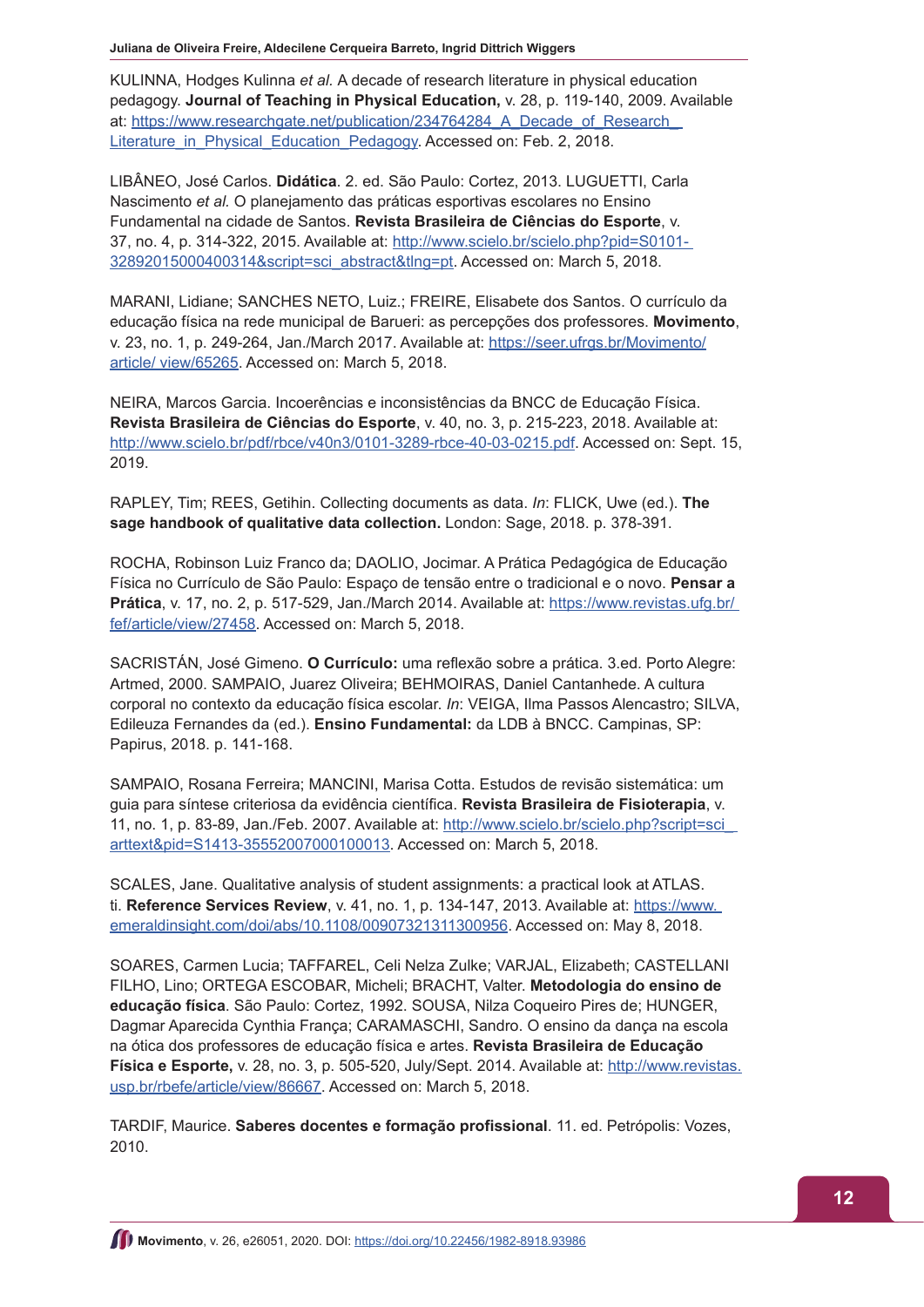**Curriculum and pedagocical practice of Physical Education in the daily school life: a review in brazilian...**

TAVARES, Natacha da Silva; WITTIZORECKI, Elisandro Schultz; MOLINA NETO, Vicente. Educação Física nos Anos Finais do Ensino Fundamental, suas formas e seus lugares no currículo escolar: um estudo de revisão. **Movimento**, v. 24, no. 1, p. 275-290, Jan./March 2018. Available at:<https://seer.ufrgs.br/Movimento/article/view/62986>. Accessed on: March 5, 2018.

TENÓRIO, Kadja Michele Ramos *et al.* Apropriações e produções curriculares de professores de educação física. **Movimento**, v. 23, no. 4, p. 1177-1190, Oct./Dec. 2017. Available at: <https://seer.ufrgs.br/Movimento/article/view/69700>. Accessed on: March 5, 2018.

VEIGA, Ilma. Passos Alencastro. Projeto político pedagógico: uma construção Coletiva. *In:* VEIGA, Ilma. Passos Alencastro (ed.). **Projeto Político-pedagógico da escola**: uma construção possível**.** Campinas: Papirus, 2008. p. 11-36.

VENÂNCIO, Luciana; DARIDO, Suraya Cristina. A educação física escolar e o projeto político pedagógico: um processo de construção coletiva a partir da pesquisa-ação. **Revista Brasileira de Educação Física e Esporte**, v. 26, n. 1, p. 97-109, Jan./March 2012. Available at: [http://www.scielo.br/scielo.php?script=sci\\_arttext&pid=S1807-55092012000100010](http://www.scielo.br/scielo.php?script=sci_arttext&pid=S1807-55092012000100010). Accessed on: March 5, 2018.

WIGGERS, Ingrid D. *et al.* Um Raio-x da produção do conhecimento sobre Educação Física escolar 2006-2012. **Movimento**, v. 21, no. 3, p. 831-845, July/Sept. 2015.

ZABALA, Antoni. **A prática educativa**: como ensinar. Porto Alegre: Artmed, 2007.